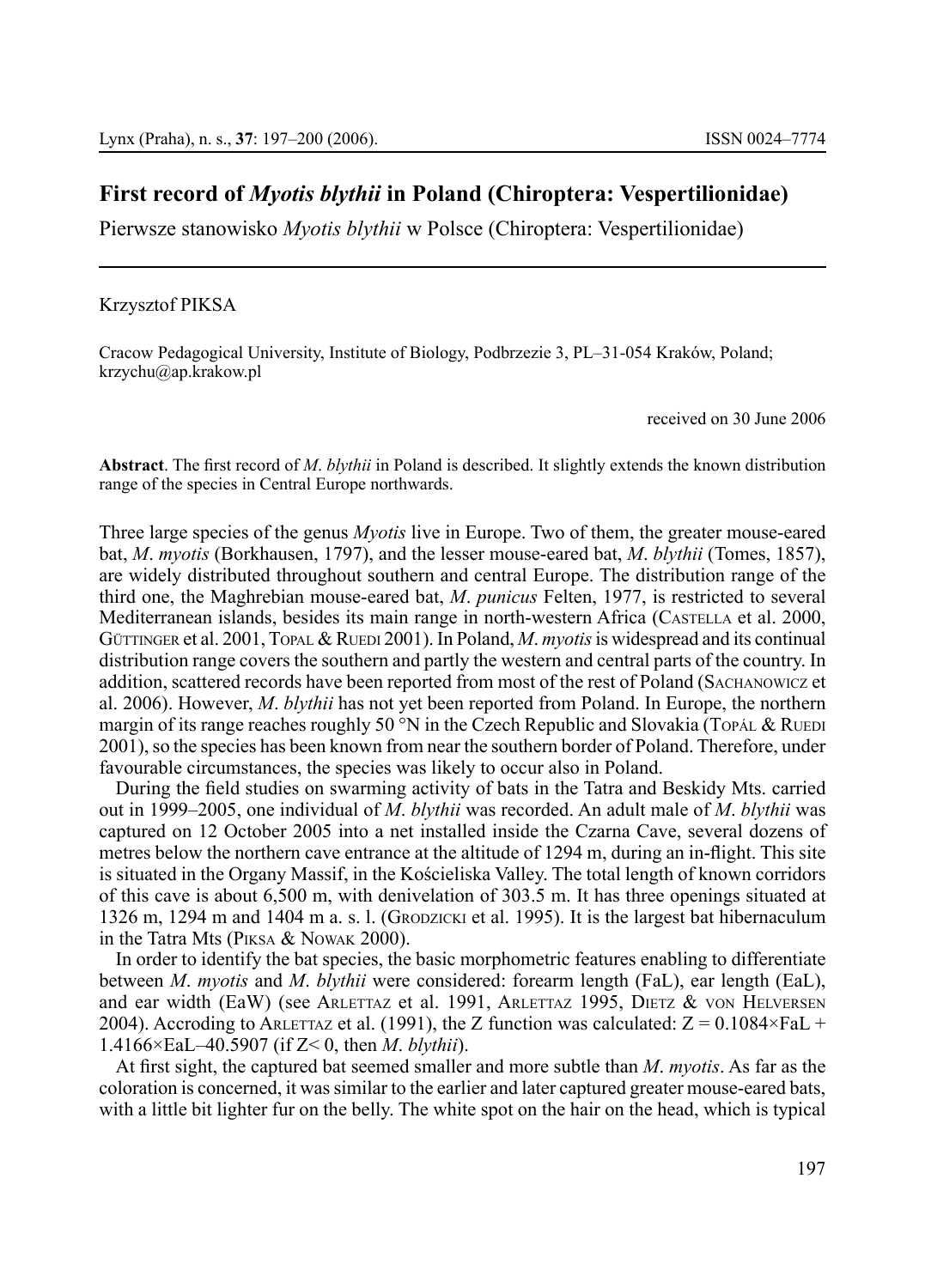of some *M*. *blythii* males, was not visible. The ears were narrower and thinner. The teeth of the captured bat were significantly rubbed off (e.g. the top left canine was broken in the distal part), indicating that it was an adult specimen.

The right FaL was 58.1 mm, the left FaL 58.9 mm. The EaW and EaL of the right ear were 8.9 and 22.6 mm, respectively; the left EaW was 8.9 mm. The left EaL was not measured as its tip was slightly cut. The lengths of the forearms and ears of the individual caught were compared with the dimensions of other greater mouse-eared bats captured in the years 2004–2005 during the research on swarming activity in the Polish parts of the Carpathians (Fig. 1). The value of the formula compiled by ARLETTAZ et al. (1991) was  $-2.28$  in this bat, i.e. the value typical for *M*. *blythii*, and differed from the values found in the captured individuals of *M*. *myotis* (0.21–3.34). In this respect the examined bat differed remarkably from the other mouse-eared bats captured at that time in the Polish Carpathians.

The Czarna Cave is the first locality of *M*. *blythii* in Poland. However, the species does not seem to be a permanent element of the Polish fauna. Most probably, this was just an accidentally present individual whose occurrence, especially in the Polish Tatra Mts, is surprising. On the southern side of the Tatra Mts. in Slovakia, the species has been recorded only at two sites during hibernation and at lower altitudes: in winter 1964 in the Belianska Cave (890 m a. s. l.) (Mošanský & Gaisler 1965, Gaisler & Hanák 1972) and in the winter season 1994/1995 in the Lučivianska Cave (800 m a. s. l.). However, the accuracy of identification of the latter record has been doubted (Pjenčák et al. 2003). Therefore, the last certain record of this species in the Slovak Tatra Mts. was made more than 40 years ago. Since then, despite intensive



Fig. 1. Scatter plot of the forearm length against the ear length (n=63) recorded in *Myotis myotis* (triangles) and *M*. *blythii* (square) captured in 2004 and 2005 in the Polish Carpathians.

Rys. 1. Relacja między długością przedramienia (Forearm length) a długością ucha (Ear length) (n=63) u *Myotis myotis* (trójkąty) i *M*. *blythii* (kwadrat) schwytanych w 2004 i 2005 roku w okresie swarmingu, w Tatrach, Beskidzie Wyspowym, Beskidzie Sądeckim, Beskidzie Niskim, Pogórzu Ciężkowickim i Podhalu.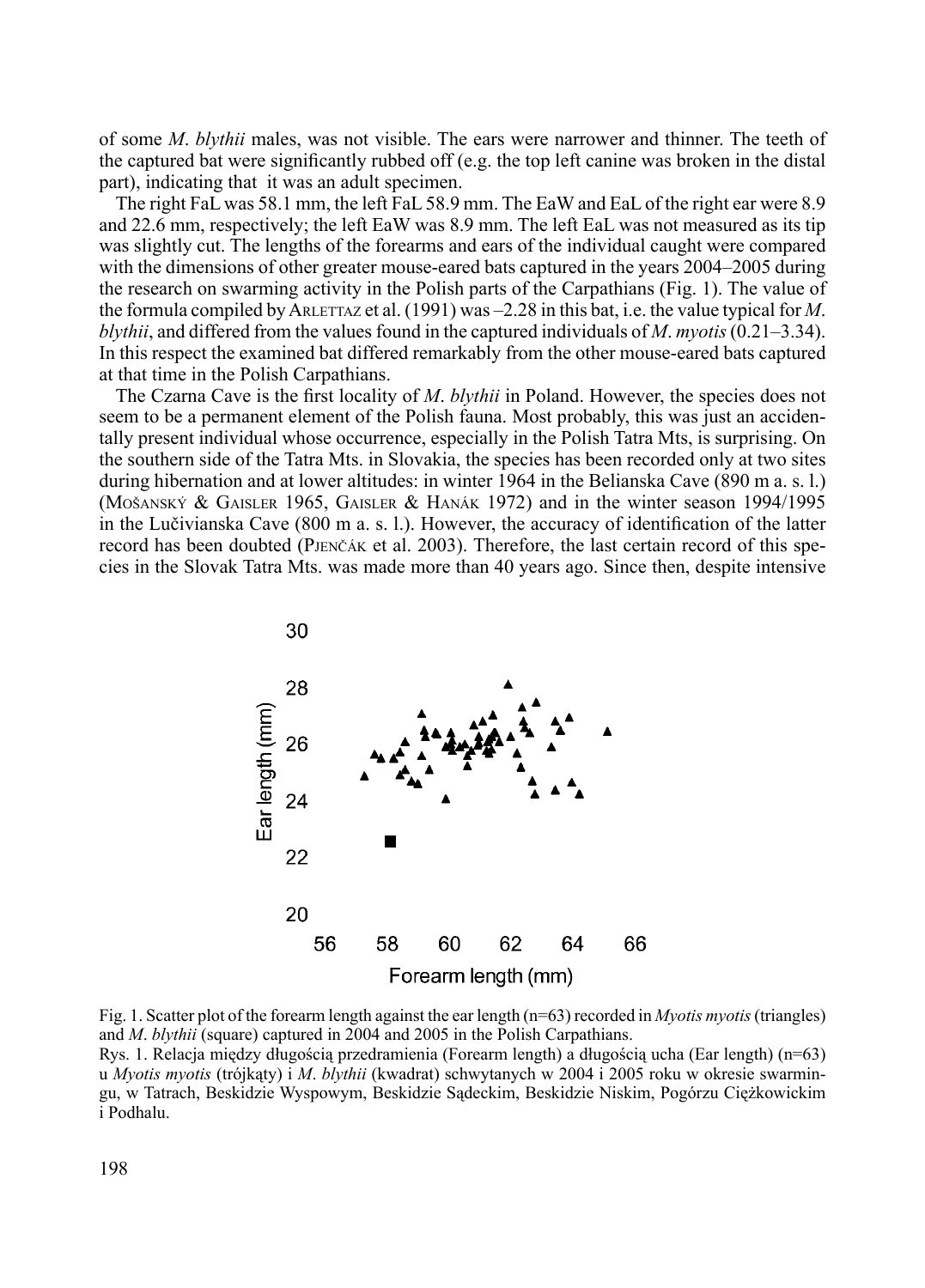research, especially in the recent years, both in the periods of activity and of hibernation, the species has not been found (Pjenčák et al. 2003). In other parts of Poland, in the regions close to the northern range of *M*. *blythii*, where its occurrence should be possible, it has not yet been recorded (author's unpubl. data, PASZKIEWICZ et al. 1998, POSTAWA & WOŁOSZYN 2000, WEGIEL et al. 2001, 2004). However, it cannot be excluded that single specimens of this species might occasionally occur in Poland.

### **STRESZCZENIE**

Dorosły samiec nocka ostrousznego *Myotis blythii* został odłowiony 12 października 2005 roku w Tatrach Polskich w Jaskini Czarnej (1294 m n. p. m.). To pierwsze stanowisko tego gatunku nietoperza w Polsce.

# Acknowledgements

I would like to thank the members of the Caving Club of University of Science and Technology in Cracow, as well as Elżbieta Wiejaczka and Wojciech Gubała for their help in the field. This study was supported by the grant from the State Committee and Scientific Research.

# **REFERENCES**

- Arlettaz R., 1995: *Ecology of the Sibling Mouse-eared Bats* (*Myotis myotis and Myotis blythii*)*: Zoogeography*, *Niche*, *Competition*, *and Foraging*. Ph.D. Thesis, University of Lausanne. Horus, Martigny, 206 pp.
- Arlettaz R., Ruedi M. & Hausser J., 1991: Field morphological identification of *Myotis myotis* and *Myotis blythi* (Chiroptera, Vespertilionidae): a multivariate approach. *Myotis*, **29**: 7–16.
- CASTELLA V., RUEDI M., EXCOFFIER L., IBÁÑEZ C., ARLETTAZ R. & HAUSSER J., 2000: Is the Gibraltar Strait a barrier to gene flow for the bat *Myotis myotis* (Chiroptera: Vespertilionidae)? *Mol*. *Ecol*., **9**: 1761–1772.
- Dietz C. & von Helversen O., 2004: *Illustrated Identification Key to the Bats of Europe*. Electronic publication. Version 1.0, Tuebingen & Erlangen, 72 pp.
- Güttinger R., Zahn A., Krapp F. & Schober W., 2001: *Myotis myotis* (Borkhausen, 1797) Großes Mausohr, Großmausohr. Pp.: 123–207. In: Krapp F. (ed.): *Handbuch der Säugetiere Europas*. *Band 4: Fledertiere*. *Teil I*. *Chiroptera I*. *Rhinolophidae*, *Vespertilionidae 1*. AULA-Verlag GmbH, Wiebelsheim, x+603 pp.
- PASZKIEWICZ R., SZKUDLAREK R., WĘGIEL A., WĘGIEL J. & WĘGIEL W., 1998: Materiały do chiropterofauny Pienin – letnie stanowiska nietoperzy [Materials about the Pieniny bats – summer bat sites]. *Pieniny Przyr*. *Czł*., **6**: 31–46 (in Polish, with a summary in English).
- Piksa K. & Nowak J., 2000: The bat fauna of the Polish Tatra Caves. Pp.: 181–190. In: Wołoszyn B. W. (ed.): *Proceedings of the VIIIth European Bat Research Symposium*. *Vol*. *1*. *Approaches to Biogeography and Ecology of Bats*. Chiropterological Information Center, Kraków, 280 pp.
- Pjenčák P., Danko Š. & Matis Š., 2003: Netopiere Tatranského národného parku a širšieho okolia [Bats of the Tatra National Park and its wider surroundings (Northern-central Slovakia)]. *Vespertilio*, **7**: 139–160 (in Slovak, with an abstract in English).
- Postawa T. & Wołoszyn B. W., 2000: Fauna nietoperzy Bieszczadów Zachodnich [The bat fauna of Western Bieszczady Mountains]. *Monogr*. *Bieszczad*., **9**: 91–101 (in Polish, with a summary in English).
- Sachanowicz K., Ciechanowski M. & Piksa K., 2006: Distribution patterns, species richness and status of bats in Poland. *Vespertilio*, **9–10**: 151–174.
- Topal G. & Ruedi M., 2001: *Myotis blythii* (Tomes, 1857) Kleines Mausohr. Pp.: 209–255. In: Krapp F. (ed.): *Handbuch der Säugetiere Europas*. *Band 4: Fledertiere*. *Teil I*. *Chiroptera I*. *Rhinolophidae*, *Vespertilionidae 1*. AULA-Verlag GmbH, Wiebelsheim, x+603 pp.